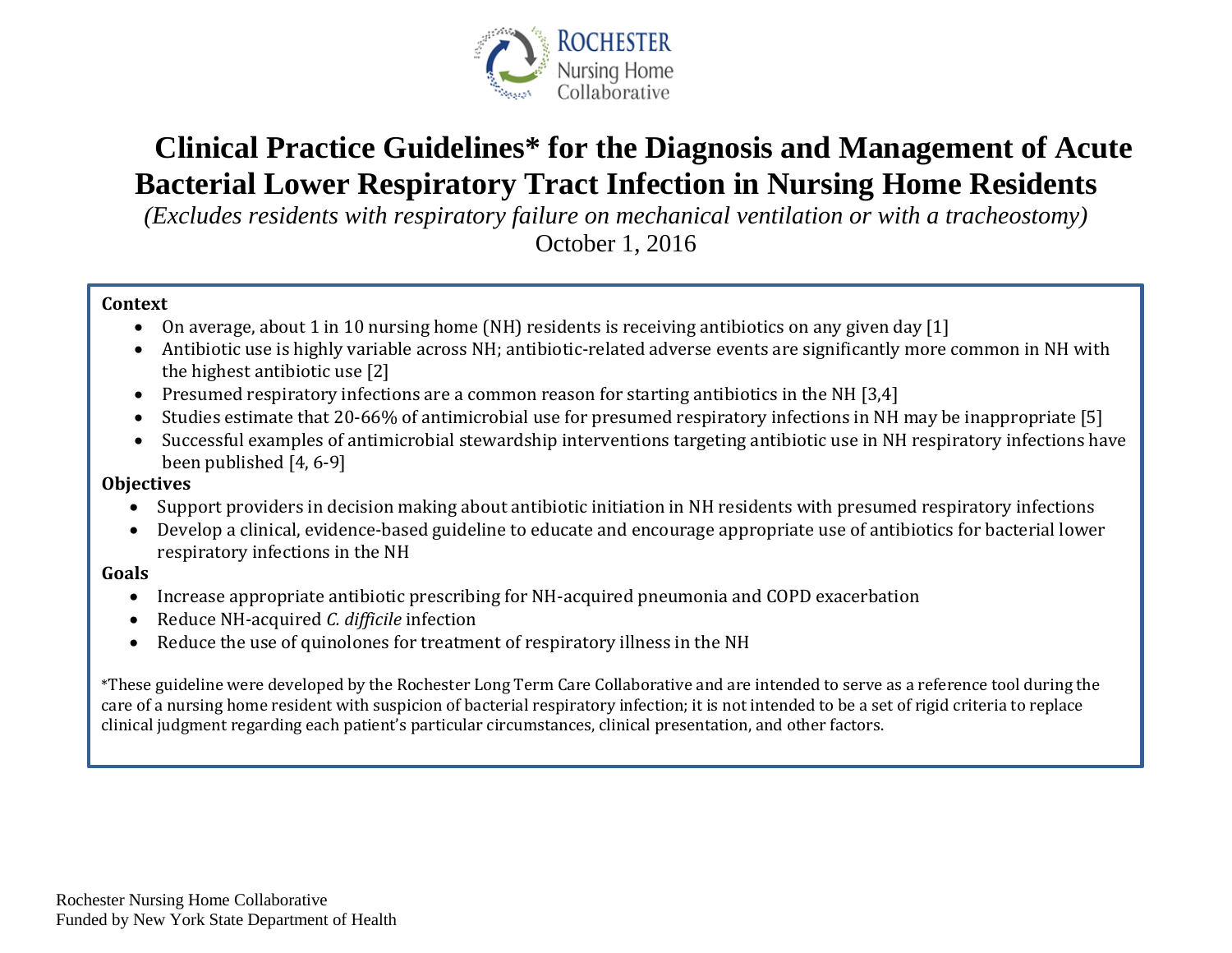| Table 1. Primary AND Secondary Findings are Necessary to Initiate Antibiotics for Bacterial Pneumonia<br>(PNA)* or COPD exacerbation |                                                                                                                                                                                                                                                                                                                                                                                                                                          |                                                                                                                                                                             |  |  |  |  |  |  |
|--------------------------------------------------------------------------------------------------------------------------------------|------------------------------------------------------------------------------------------------------------------------------------------------------------------------------------------------------------------------------------------------------------------------------------------------------------------------------------------------------------------------------------------------------------------------------------------|-----------------------------------------------------------------------------------------------------------------------------------------------------------------------------|--|--|--|--|--|--|
| <b>Primary Finding</b>                                                                                                               |                                                                                                                                                                                                                                                                                                                                                                                                                                          | <b>Secondary Findings</b>                                                                                                                                                   |  |  |  |  |  |  |
| Fever > $100^{\circ}$ F<br><b>AND</b><br>$-OR-$<br>> 2.4°F above baseline                                                            | At least 1 of the following respiratory symptom:<br>New or increase cough<br>$\bullet$<br>New or increase sputum production<br>Pleuritic chest pain<br>$\bullet$<br>Respiratory rate > 25 breaths/min<br>$\bullet$<br>Consolidation (on physical exam)<br>Hypoxia (oxygen saturation < 90%)<br>$\bullet$<br>Other non-respiratory findings might be present :<br>• Delirium<br>• Acute functional decline<br>$\bullet$ Total WBC >14,000 |                                                                                                                                                                             |  |  |  |  |  |  |
| <b>OR</b>                                                                                                                            |                                                                                                                                                                                                                                                                                                                                                                                                                                          |                                                                                                                                                                             |  |  |  |  |  |  |
| Afebrile,<br>respiratory<br>illness suspected                                                                                        | <b>AND</b><br>• New productive cough                                                                                                                                                                                                                                                                                                                                                                                                     | At least 1 of the following:<br>• Respiratory rate > 25 breaths/min<br>· Delirium                                                                                           |  |  |  |  |  |  |
| Afebrile respiratory illness with COPD                                                                                               | • Increased<br><b>AND</b><br>sputum<br>purulence                                                                                                                                                                                                                                                                                                                                                                                         | At least 1 of the following<br>· Increased dyspnea<br>• Increased sputum volume                                                                                             |  |  |  |  |  |  |
| <b>New infiltrate on CXR</b><br><b>AND</b>                                                                                           | At least 1 of the following:<br>• New productive cough<br>• Fever > $100^{\circ}$ F<br>• Respiratory rate $> 25$ breaths/min<br><b>AND</b>                                                                                                                                                                                                                                                                                               | At least 2 of the following:<br>• Dyspnea<br>• Delirium<br>$\bullet$ Hypoxia<br>• Pleuritic chest pain<br>• Consolidation (on physical exam)<br>$\bullet$ Total WBC >14,000 |  |  |  |  |  |  |

\*No validated clinical criteria to predict pneumonia exist in the nursing home population

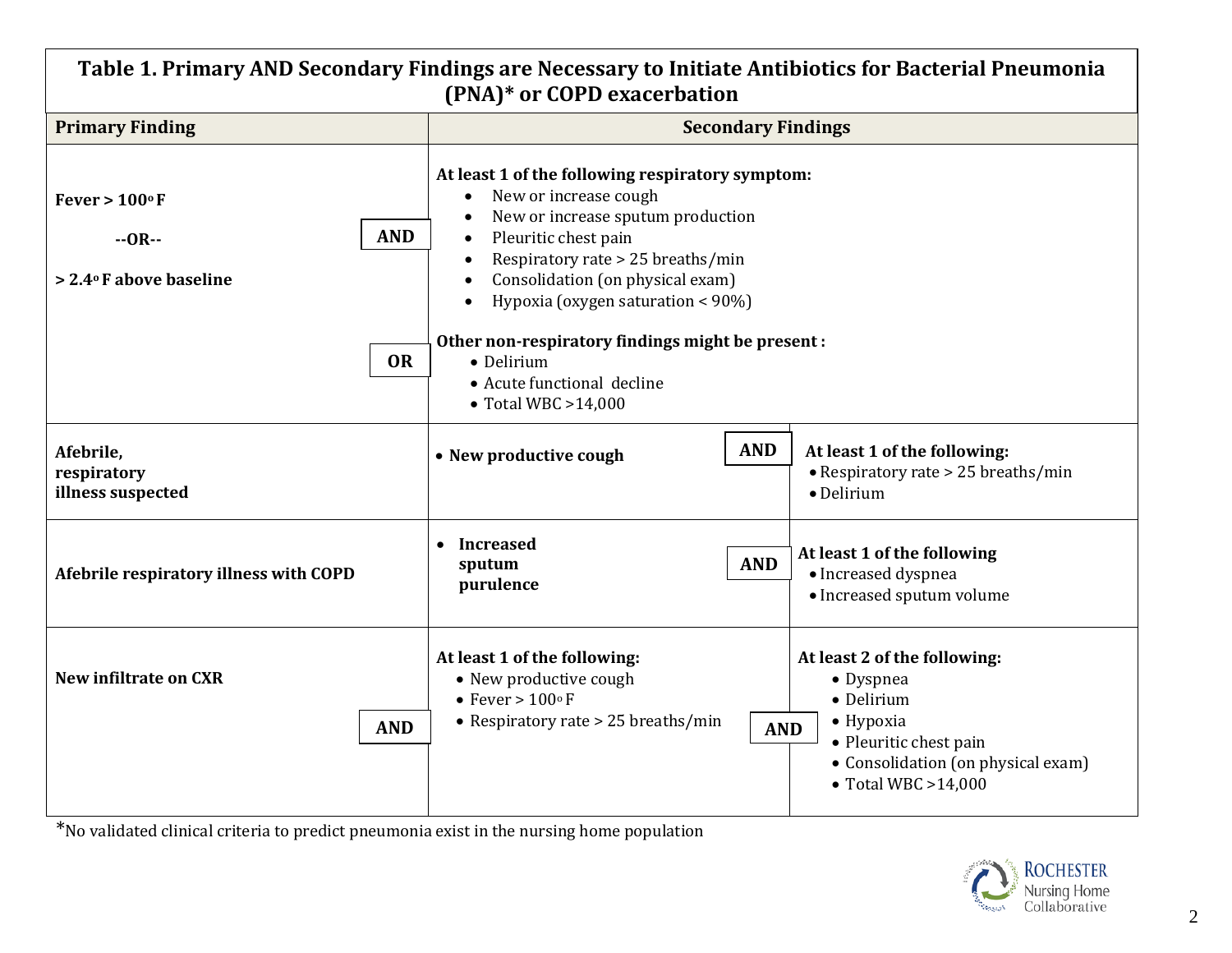### **Action**

### **IF Primary AND Secondary findings are PRESENT:**

**1. Start antibiotics (consult Table 1 and 2 for agent choice)**

2. Consider urine testing for Legionella, especially if resident's symptoms are moderate to severe (see note)†

3. Consider additional tests: pulse oximetry, CBC, CXR

4. Consider reassessing need for continued antibiotics at 48-72 hours after initiation

### **IF Secondary findings are ABSENT:**

#### **1. Do not start antibiotics; reassess in 24 hours**

2. Evaluate for non-infectious causes of pulmonary infiltrate or consider alternate infection source

3. Consider viral upper respiratory infection (URI) in the differential diagnosis, especially if a new, productive cough is absent

4. Order influenza and RSV testing if seasonally appropriate

<sup>†</sup> In patients or residents for whom the clinical suspicion of Legionella is low, and the risks and burden of adequate sputum and urine acquisition for testing are high (e.g. residents with advanced dementia and urinary incontinence, patients with ineffective cough and sputum production), testing may be limited to what can be reasonably obtained voluntarily by the resident or patient. Urinary catheterization, induced sputum production, or nasotracheal suctioning are techniques that need not occur without a high suspicion for Legionella and the consent of the patient or resident.

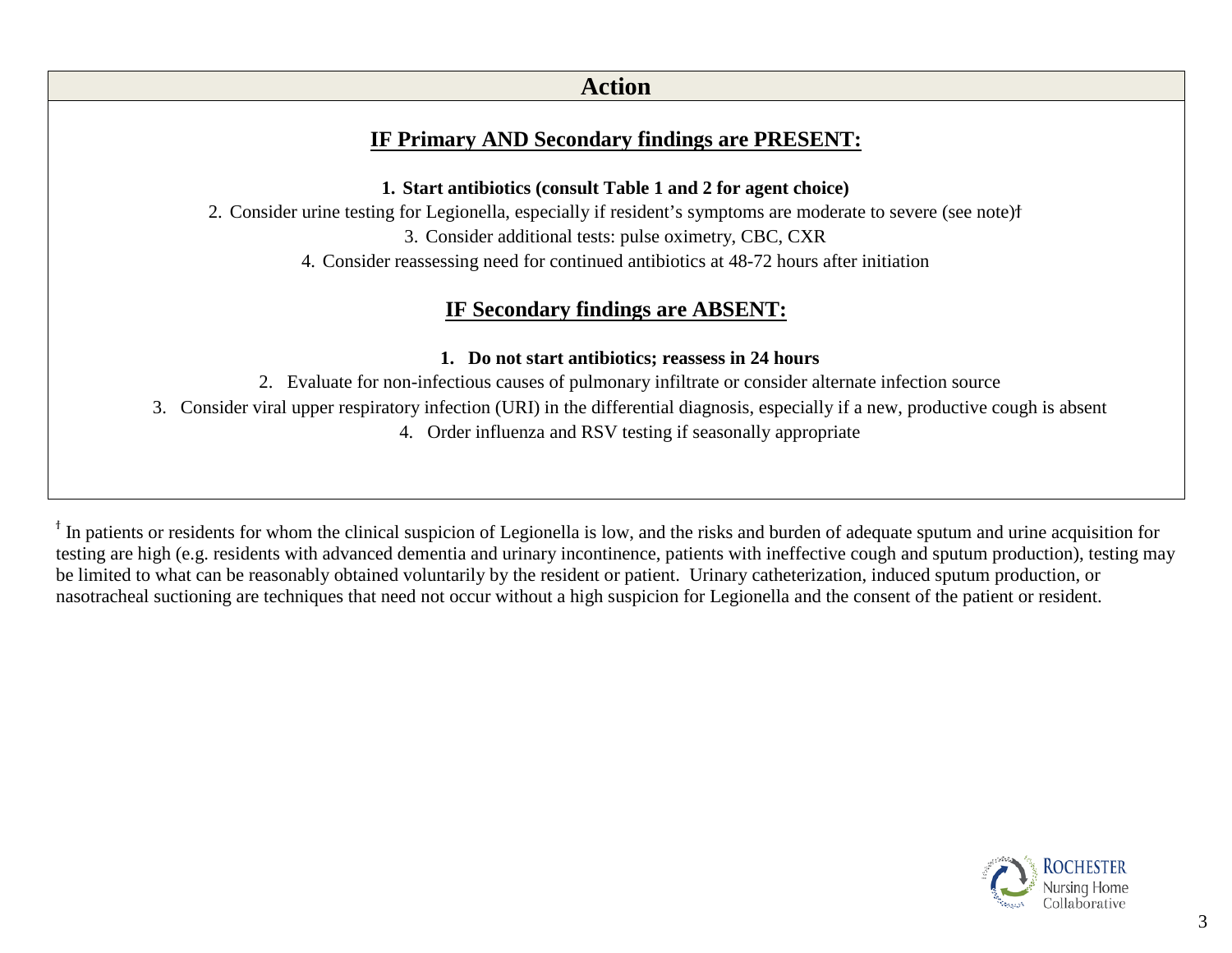### **Table 2. Recommended Antibiotics for Treatment of Bacterial Pneumonia among Nursing Home Residents**

| Mild - Moderate Pneumonia Symptoms                                  |                                                                     |                                                                                            |                                                                                                                                                                  |                                                                                                                                                                                                                                                                                                                                                    |                                                                                                                                                                            |  |  |  |
|---------------------------------------------------------------------|---------------------------------------------------------------------|--------------------------------------------------------------------------------------------|------------------------------------------------------------------------------------------------------------------------------------------------------------------|----------------------------------------------------------------------------------------------------------------------------------------------------------------------------------------------------------------------------------------------------------------------------------------------------------------------------------------------------|----------------------------------------------------------------------------------------------------------------------------------------------------------------------------|--|--|--|
|                                                                     | <b>Context</b>                                                      | <b>Preferred Agent</b>                                                                     | <b>Dosing</b>                                                                                                                                                    |                                                                                                                                                                                                                                                                                                                                                    | <b>Comments</b>                                                                                                                                                            |  |  |  |
| 1 <sup>st</sup><br>line                                             | Uncomplicated<br>bacterial PNA                                      | Cefpodoxime                                                                                | 200 mg PO twice a day x 5d<br>(give $q24h$ for CrCl <30; $3x/wk$<br>post HD in ESRD)                                                                             |                                                                                                                                                                                                                                                                                                                                                    | Cefpodoxime may be given safely to patients with<br>$\bullet$<br>mild penicillin allergy (i.e. rash), cross reactivity is<br>low                                           |  |  |  |
|                                                                     | Bacterial PNA,<br>aspiration risk                                   | <b>Amoxicillin/Clavulanate</b>                                                             | 500/125 mg PO 3 times a day x 5d<br>(give $q12h$ for CrCl 10-30; give<br>q24h for CrCL<10; give q24h for<br>ESRD with an extra dose post each<br>HD)             |                                                                                                                                                                                                                                                                                                                                                    | Alternative dosing of Amoxicillin/clavulanate 875<br>$\bullet$<br>mg BID<br>Penicillin resistance of invasive pneumococcus is<br>$\bullet$<br>$\sim 10\%$ in Monroe County |  |  |  |
|                                                                     | Uncomplicated<br>Bacterial PNA -<br>Alternative Therapy             | <b>Doxycycline</b>                                                                         | 100 mg PO twice a day x 5d (no<br>renal adjustment needed)                                                                                                       |                                                                                                                                                                                                                                                                                                                                                    | Caution with skin exposure to direct sunlight<br>$\bullet$                                                                                                                 |  |  |  |
| 2 <sup>nd</sup><br>line                                             | Bacterial PNA, severe<br>contraindications to $1st$<br>Line therapy | Levofloxacin                                                                               | 750 mg PO Q24h x 5d (give q48h)<br>for CrCl 20-49; 750mg x 1, then<br>500mg q48h for CrCl <20 and<br>ESRD)<br>400 mg PO Q24 x 5d (no renal<br>adjustment needed) |                                                                                                                                                                                                                                                                                                                                                    | Quinolone antibiotics pose a higher risk of C.<br>$\bullet$<br>difficile infection<br>Caution with anti-arrythmic medications and<br>$\bullet$<br>prolonged QTc            |  |  |  |
|                                                                     |                                                                     | <b>Moxifloxacin</b>                                                                        |                                                                                                                                                                  |                                                                                                                                                                                                                                                                                                                                                    |                                                                                                                                                                            |  |  |  |
| Severe Pneumonia Symptoms, or Failure to Respond to Initial Therapy |                                                                     |                                                                                            |                                                                                                                                                                  |                                                                                                                                                                                                                                                                                                                                                    |                                                                                                                                                                            |  |  |  |
| 1 <sup>st</sup><br>line                                             | Ceftriaxone IM<br>Doxycycline                                       | Ceftriaxone 1000 mg IM Q24H (no renal<br>adjustment needed)<br>Doxycycline dosing as above |                                                                                                                                                                  | May be given safely to patients with mild penicillin allergy (i.e. rash),<br>$\bullet$<br>cross reactivity is low<br>Assess for de-escalation to oral regimen daily<br>$\bullet$                                                                                                                                                                   |                                                                                                                                                                            |  |  |  |
| 2 <sup>nd</sup><br>Line*                                            | Levofloxacin                                                        | Levofloxacin dosing as above                                                               |                                                                                                                                                                  | *may be used as 1 <sup>st</sup> line agent for any patients with risk factors for<br>$\bullet$<br>Pseudomonas infection such as any of the following: recent (within 90)<br>days) intravenous antibiotic exposure, very severe underlying COPD<br>(FEV1 <35% predicted), known bronchiectasis, previous respiratory<br>infections with Pseudomonas |                                                                                                                                                                            |  |  |  |

\*Treatment duration is 5 days. Before stopping therapy, the patient should be afebrile for 48 to 72 hours, breathing without supplemental oxygen (unless required for preexisting disease), and have no more than one clinical instability factor (defined as HR >100 beats/min, RR >24 breaths/min, and SBP ≤90 mmHg

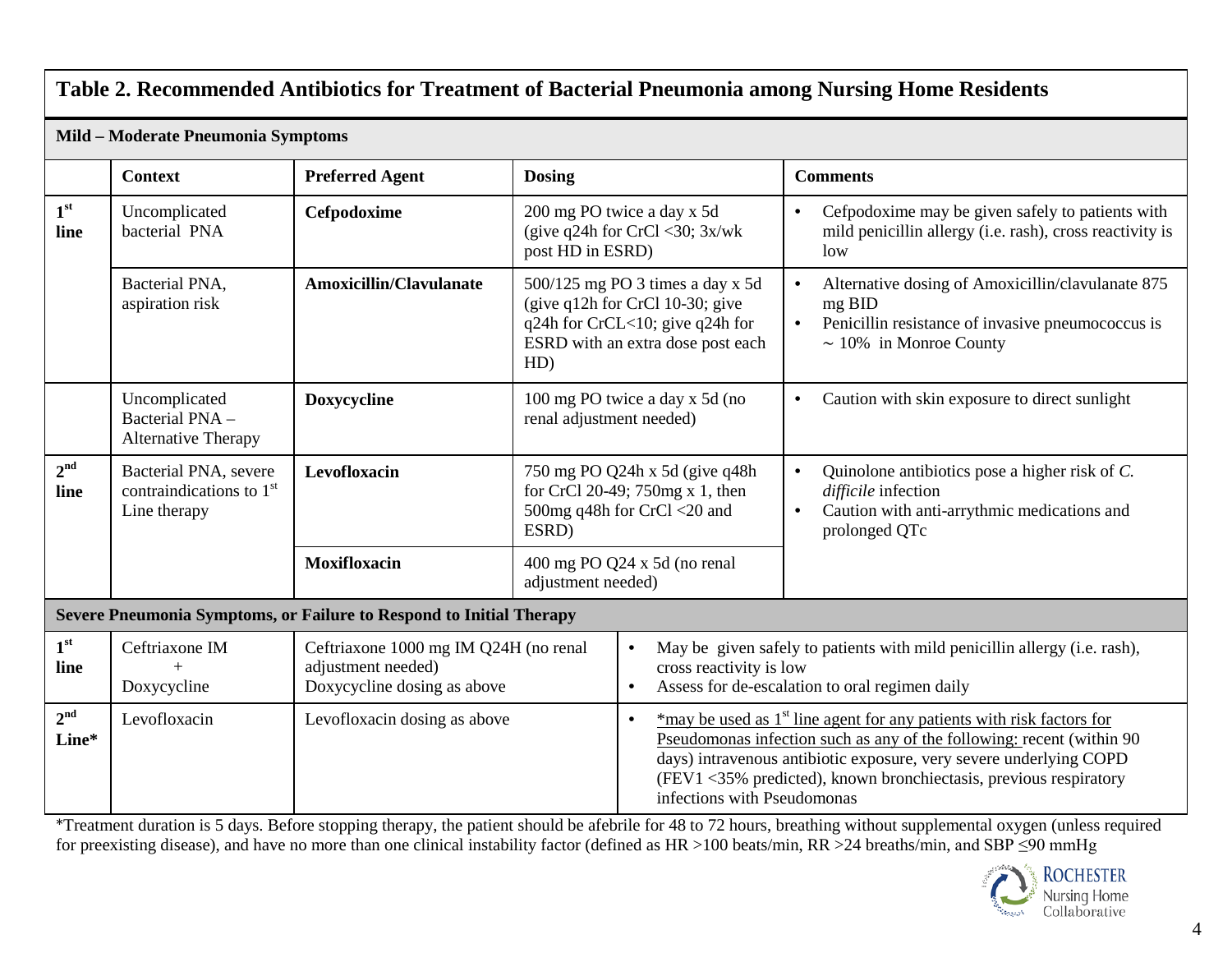

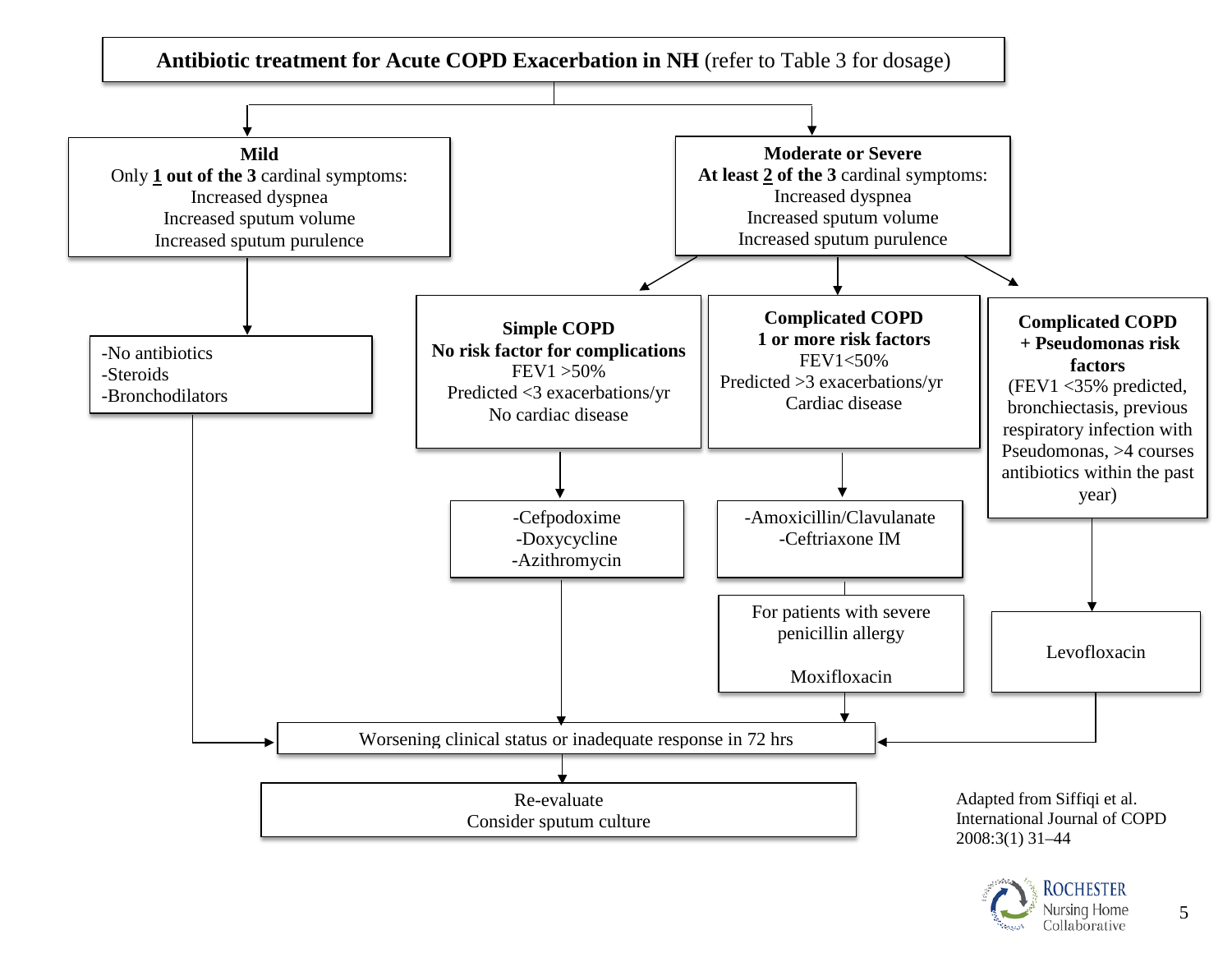| Table 3. Guidelines for use of Antibiotics for Treatment of Acute COPD Exacerbation in Nursing Home Residents |                                                                                        |                                                                                                                                                 |                                                                                                                                                              |  |  |  |  |
|---------------------------------------------------------------------------------------------------------------|----------------------------------------------------------------------------------------|-------------------------------------------------------------------------------------------------------------------------------------------------|--------------------------------------------------------------------------------------------------------------------------------------------------------------|--|--|--|--|
| Preferred Agent<br>Context                                                                                    |                                                                                        | Dosing                                                                                                                                          | Comments                                                                                                                                                     |  |  |  |  |
| <b>COPD</b> Exacerbation<br><b>NOT Requiring antibiotics</b>                                                  | Non-antibiotic<br>management<br>steroids<br>bronchodilators                            | As per current clinical management<br>guidelines                                                                                                | Antibiotics are APPROPRIATE for patients<br>likely to have bacterial infections (see algorithm<br>above)                                                     |  |  |  |  |
|                                                                                                               | Cefpodoxime                                                                            | 200 mg PO twice a day x 5d<br>(give q24h for CrCl <30; $3x/wk$ post HD<br>in ESRD)                                                              | • Cefpodoxime may be given safely to patients<br>with mild penicillin allergy (i.e. rash), cross<br>reactivity is low                                        |  |  |  |  |
| Simple exacerbation                                                                                           | Doxycycline                                                                            | 100 mg PO twice a day x 5d (no renal<br>adjustment needed)                                                                                      | • Caution with skin exposure to direct sunlight                                                                                                              |  |  |  |  |
|                                                                                                               | Azithromycin                                                                           | 500 mg PO on day 1 followed by 250<br>mg once daily on days 2 to 5 (no renal<br>adjustment needed)                                              | • QTc prolongation                                                                                                                                           |  |  |  |  |
| Complicated exacerbation                                                                                      | Amoxicillin/<br><b>Clavulanate</b>                                                     | 500/125 mg PO 3 times a day x 5d (give<br>q12h for CrCl 10-30; give q24h for<br>CrCL<10; give q24h for ESRD with an<br>extra dose post each HD) | • Alternative amoxicillin/clavulanate dose is<br>875mg twice a day<br>• Penicillin resistance of invasive pneumococcus<br>is $\sim$ 10% in Monroe County, NY |  |  |  |  |
|                                                                                                               | <b>Ceftriaxone IM</b>                                                                  | Ceftriaxone 1000 mg IM Q24H (no<br>renal adjustment needed) X 5days                                                                             | • May give Ceftriaxone may be given safely to<br>patients with mild penicillin allergy (i.e. rash),<br>cross reactivity is low                               |  |  |  |  |
|                                                                                                               | <b>Moxifloxacin (only</b><br>for patients with<br>severe allergy to<br>above treatment | 400 mg PO Q24 hrs for 5 days (no renal<br>adjustment)                                                                                           | • Quinolone antibiotics pose a higher risk of C.<br>difficile infection<br>• Caution with anti-arrythmic medications and<br>prolonged QTc                    |  |  |  |  |
| Complicated exacerbation<br>with risk for pseudomonas                                                         | Levofloxacin                                                                           | 750 mg PO Q24h x 5d (give q48h for<br>CrCl 20-49; 750mg x 1, then 500mg<br>q48h for CrCl <20 and ESRD)                                          | • Quinolone antibiotics pose a higher risk of C.<br>difficile infection<br>• Caution with anti-arrythmic medications and<br>prolonged QTc                    |  |  |  |  |

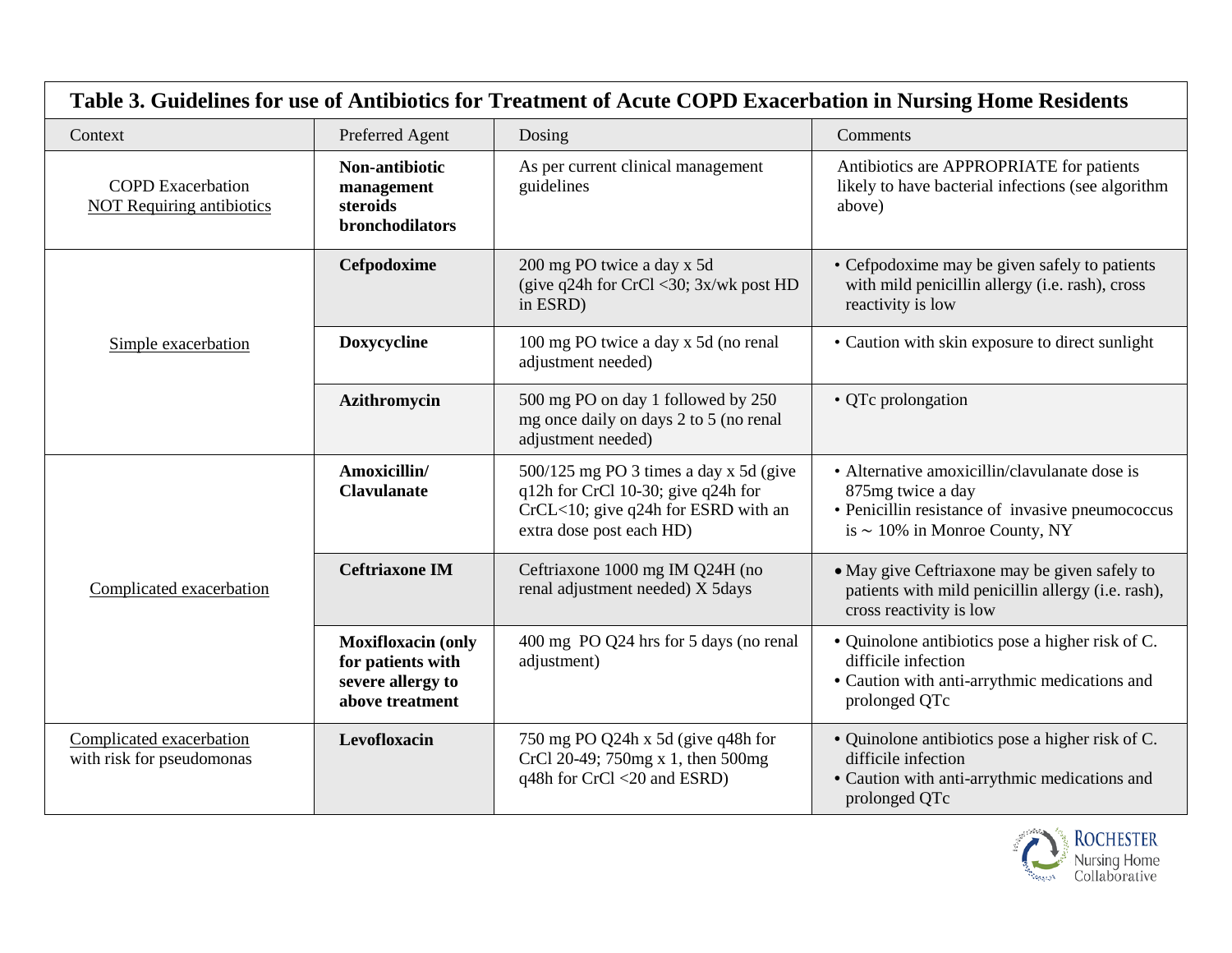## **CLINICAL FAQ:**

## **Onset of New Respiratory Symptoms (e.g. a new cough, shortness of breath, productive sputum**) **in NH Residents**

#### **1. Is it Pneumonia???**

A diagnosis of pneumonia generally requires a combination of

- **Respiratory symptoms** (e.g. new productive cough, or new purulent sputum, or decreased 02 saturation, or change in lung exam, or pleurisy, or new infiltrate) AND
- **Constitutional symptoms** (e.g. fever, elevated total WBC count, or left shift, or mental status change, or decreased function) [10-12]

#### **2. What else could it be?**

- *- COPD exacerbation* increased cough and sputum purulence in patient with known COPD
- *- Asthma exacerbation or bronchitis in a patient without COPD* wheezing and dry cough
- *- URI* common cold (sore throat, rhinorrhea, dry cough)
- *- Influenza or other viral infections such as RSV* constitutional symptoms are most prominent
- *- Non-infectious causes* of respiratory symptoms (CHF, PE, effusions, neoplasm)

#### **4. Should I order a CXR to rule out pneumonia?**

- Pneumonia is primarily a **clinical diagnosis** (See #1 above). A CXR can be obtained if hypoxemia (decreased 02 saturation) is documented to evaluate etiology of severely impaired gas exchange (e.g. CHF, effusions, mass lesions). Because many older adults have abnormal CXRs at baseline, obtaining a CXR may not always be helpful in diagnosing acute pneumonia. [13]

#### **5. What other tests should I order?**

- Pulse oximetry, nasal swab for influenza and viral testing if appropriate [10,14]
- CBC if pneumonia is suspected, BMP and creatinine
- Consider serum procalcitonin level (can help in differentiating between bacterial and viral respiratory infection) [10]

- Legionella Urine Antigen and Sputum Legionella culture should be sent per NYSDOH guidelines, in moderate/severe pneumonia for patients with organ transplants, active malignancies, ESRD, diabetes, chronic lung disease, HIV, and active smokers [15]

#### **6. When are Antibiotics needed?**

- Antibiotics are only required if **bacterial** pneumonia or a significant COPD exacerbation are strongly suspected. See Table [10-12] below for examples of clinical scenarios where initiation of antibiotics is appropriate.

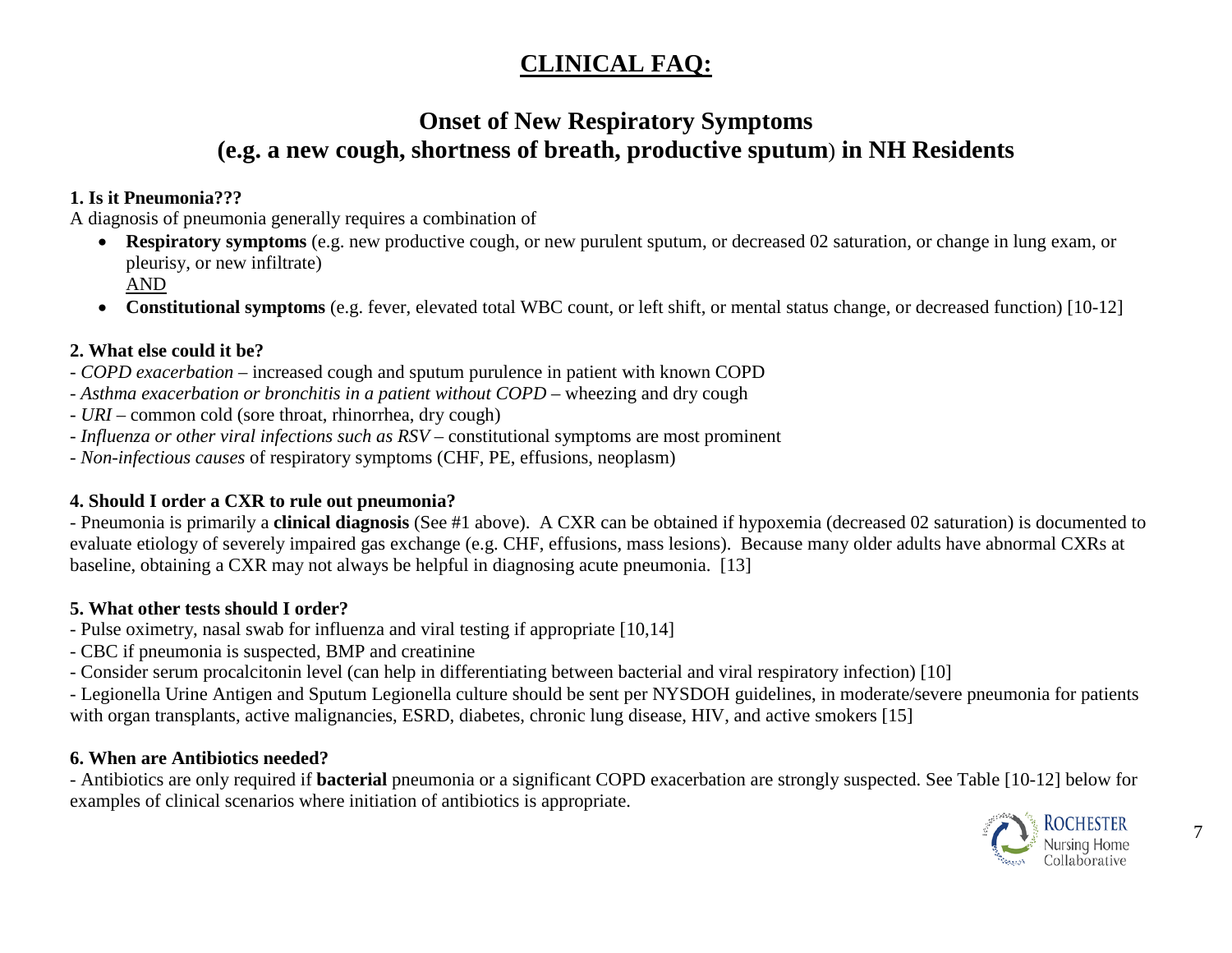#### **7. When do I start antibiotics? What do I start?**

- Once the diagnosis of pneumonia or COPD exacerbation is strongly suspected
- Most cases of pneumonia or COPD exacerbation in nursing home residents can be treated with a single oral antibiotic targeted towards **community-acquired pneumonia pathogens** (see Antibiotic Tables below) [16, 17]

## - *IM agents, quinolones, and agents for Pseudomonas should be reserved for special circumstances*

## **8. Do I need to reassess resident** for necessity of continuing antibiotics **at 48-72 hours** post initiation?

-Antibiotic reviews (also called **"antibiotic time out"**) provide clinicians with an opportunity to reassess the ongoing need for and choice of an antibiotic when the clinical picture is clearer and more information (e.g. CBC and procalcitonin results, viral PCR, CXR) is available [4]. - Relationship between antibiotic doses and risk of *C. difficile* is incremental – **every dose matters** [18]

#### **7. Should I transfer the patient to the hospital for intravenous antibiotics?**

- Most cases of pneumonia or COPD exacerbation in NH residents do not require transfer to acute care or intravenous antibiotics. Follow your institution's guidelines for appropriate patient transfers to acute care.

#### **8. When should I consider testing and treating for legionella?**

- **-** It is not necessary to test for legionella for every case of pneumonia.
- **-** It is important for you to know your facility legionella water surveillance and your facility specific circumstances that mandate legionella testing
- **-** Consider legionella testing and treatment:
	- If other cases have been identified at your facility
	- In case of moderate to severe pneumonia not improving on antibiotics
	- Residents with organ transplants, active malignancies, ESRD, diabetes, chronic lung disease, HIV, and active smokers